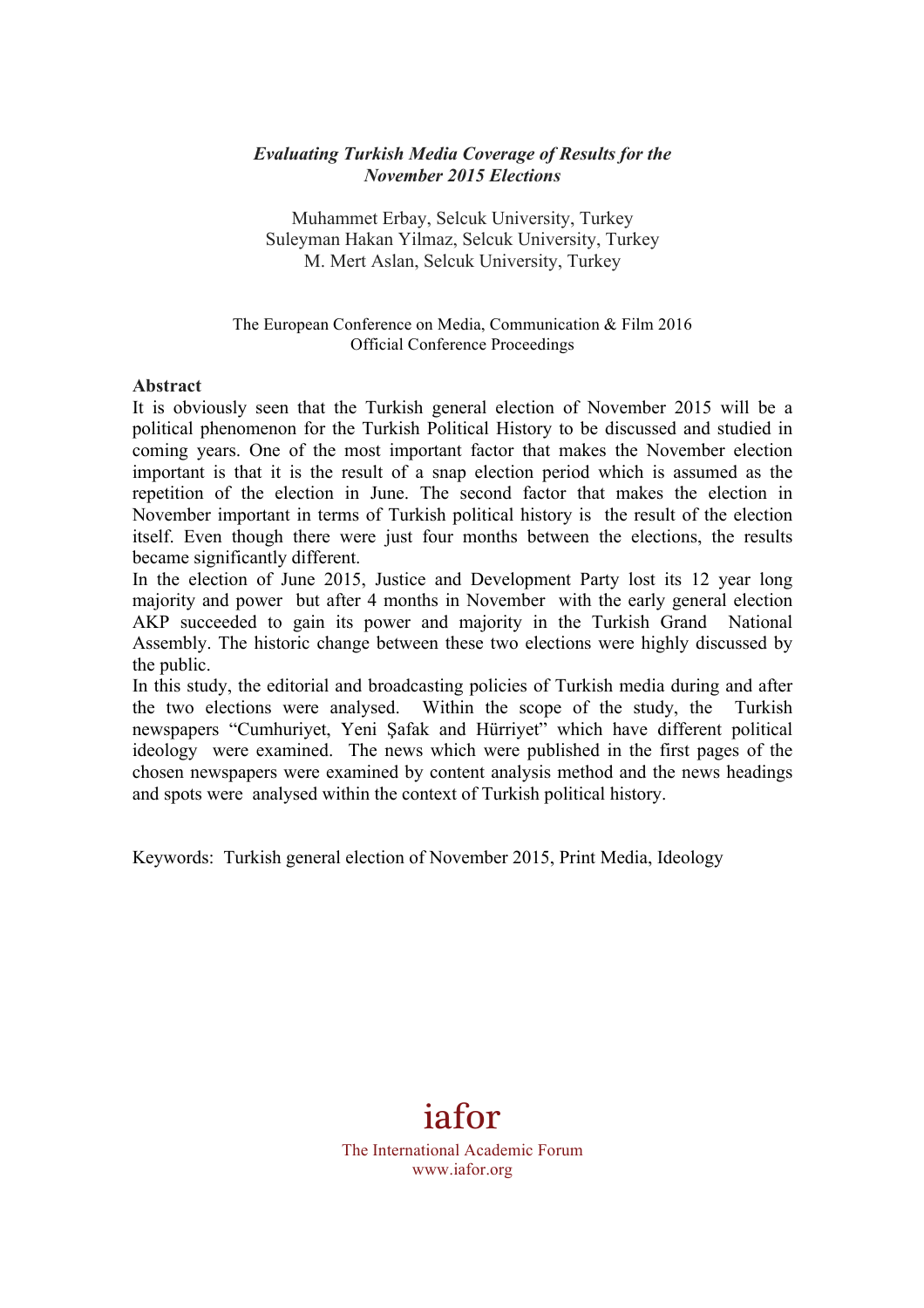## **Introduction**

The general elections held on the  $1<sup>st</sup>$  of November 2015 was the  $19<sup>th</sup>$  free political election after the first one held on the 21st of July in 1946 and demonstrated a large number of the first things to the public opinion. It was also the 25th election of all the elections held from the beginning of the history of Turkish Republic (Eroğlu, 2003: 35- 37). Both of these political elections caused a great deal of controversies.

In this context, the political election held on the  $7<sup>th</sup>$  of June in 2015 should be remembered because it had forced the November elections. Those elections caused political balances in Turkey go astray and pushed the country into to a hard period. Turkey got stuck in troubling days of social, religious and ethnic segregations and a spiral of violence in the same period of time.

In this work, the contents of three Turkish newspapers from three different ideological background called Cumhuriyet, Hürriyet ve Yeni Şafak during the week just after the early general elections on the 1st of November were analyzed. In Turkey the printed media is of a great importance in terms of processes of political communication. It is also an important weapon since it is seen as a means of both educating and shaping the public opinion (Bektaş, 2013: 130). The periods of general political elections are so important from the angle of political communication and the newspapers gain a great deal of importance in those periods of time. So particularly the printed media was examined and analyzed in this study.

The headlines, the news and picked news photos on the front pages of newspapers introduce lots of data with regard to their ideological stance. Thereof the front pages of those newspapers were examined and a discourse analyses was done on the basis of data obtained from them. In this work, all of those elements were handled and analyzed through the method of content analysis.

The results of the analysis were turned into the quantitative data and then into the tables. The news contents of those newspapers were analyzed through a method of interpretation. Besides, some columnists who wrote in this respect in those newspapers during the election were included in the work.

# **The General Elections of June 7, 2015**

The  $24<sup>th</sup>$  Turkish government was established after the general elections held on the  $12<sup>th</sup>$  June in 2011. It was declared on  $22<sup>nd</sup>$  October in 2015 that  $25<sup>th</sup>$  parliamentary elections would be held on June 7, that at the end of the four years' term of the government (Milliyet, 2014: ) The same decision was affirmed by Higher Election Commission and was published in the Official Gazette (Resmi Gazete, 2015: ).

None of the political parties gain enough number of seats of 276 to come to power at the end of the parliamentary elections at issue. The table of seats according to the political parties in parliament is as follows:

AKP: 40.87 %/258 seats, CHP: 24.95 %/132 seats, MHP: 16.29 %/80 seats, HDP: 13.12  $\%$ /80 seats.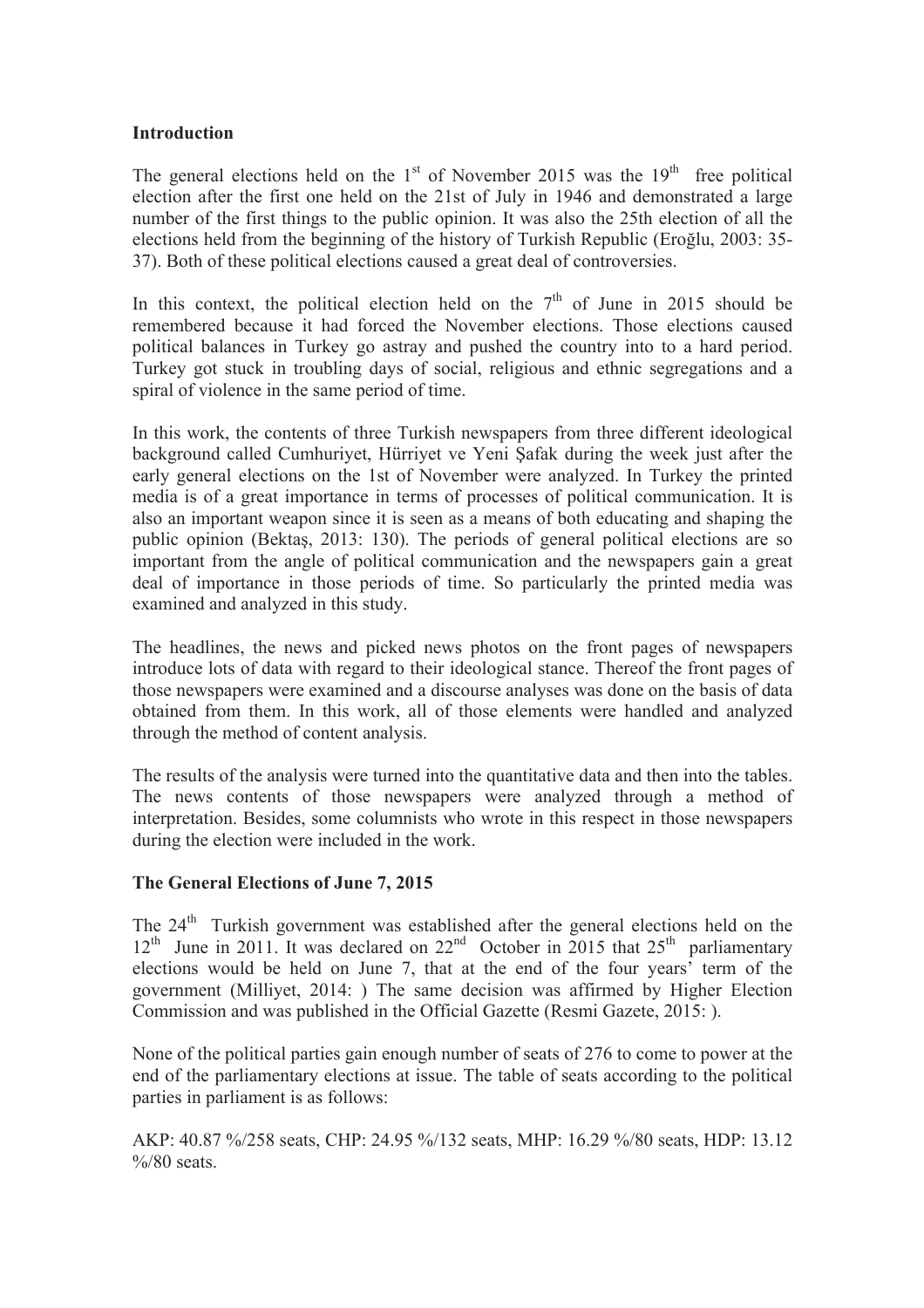In this case, it was clearly understood that Turkish people didn't give the power to a specific political party, on the contrary it wanted all of them to come to an agreement for a broad coalition government.

The most important political results of the parliamentary elections of June 7, 2015 can be summarized in a few sentences:

• AKP lost an election for the first time since 2002 in which it was established and came onto the political scene.

• The new distribution of seats in parliament made a broad-based coalition inevitable.

• Four different political parties surpassed the obligatory dam of 10 per cent vote throughout the country and came into parliament.

• HDP that had always came into parliament with independent candidates gained 80 seats in normal ways for the first time in Turkish political life.

• KONDA, a well-known opinion poll company in Turkey, made the following explanation after the elections:

*"This parliamentary election has produced interesting results. For the beginning, the political inclination symbolized by AKP has not changed dramatically. The small political parties went on to get smaller. The surprise of the election was HDP, which is known as an ethnic Kurdish political party, became a part of the parliament gaining 80 seats in normal procedure. So, four political parties based on different ethnic or religious identities located in parliament* (Konda, 2015: ).

After the elections in question, a lot of social, economic and political incidents happened and Turkey had to hold a new parliamentary election on November 01, 2015. At the end of the new election, political table has changed to a large extent in favour of the present government of AKP. Harsh controversies among the three political parties out of AKP in the following weeks of the previous election directed the public opinion to AKP and it came to power with a great majority again on 1 November of the same year.

The incidents of terror in five months' period of time between the two elections have increased a lot throughout the country. The process was summarized in Alican Uğurlu's article published in the daily newspaper Cumhuriyet in the following way:

#### *11 June 2015: KCK ceasefire was blocked.*

*17 July 2015: The president R. T. Erdoğan declared that he didn't recognize Dolmabahçe Agreement.*

*20 July 2015:* A live bomb exploded himself in Suruç, a township of Şanlıurfa and 33 people were killed.

*22 July 2015:* Two policeman were shot dead by PKK terrorists while they were sleeping in their home at night in Ceylanpınar, another township of Şanlıurfa.

*23 July 2015:* ISIS opened fire from the other side of Syria and killed a military officer in Kilis and PKK killed a police officer in Diyarbakır.

*24 July 2015*: War planes of Turkish Armed Forces bombed the ISIS's headquarters in Syria and PKK's headquarters in the mountain chains of Kandil. The police forces had an operation on the cells of the terrorist organizations such as ISIS, PKK and DHKP-C.

*11 August 2015:* President Erdoğan explained that the Process of Solution with regard to Kurdish problem was put in the fridge.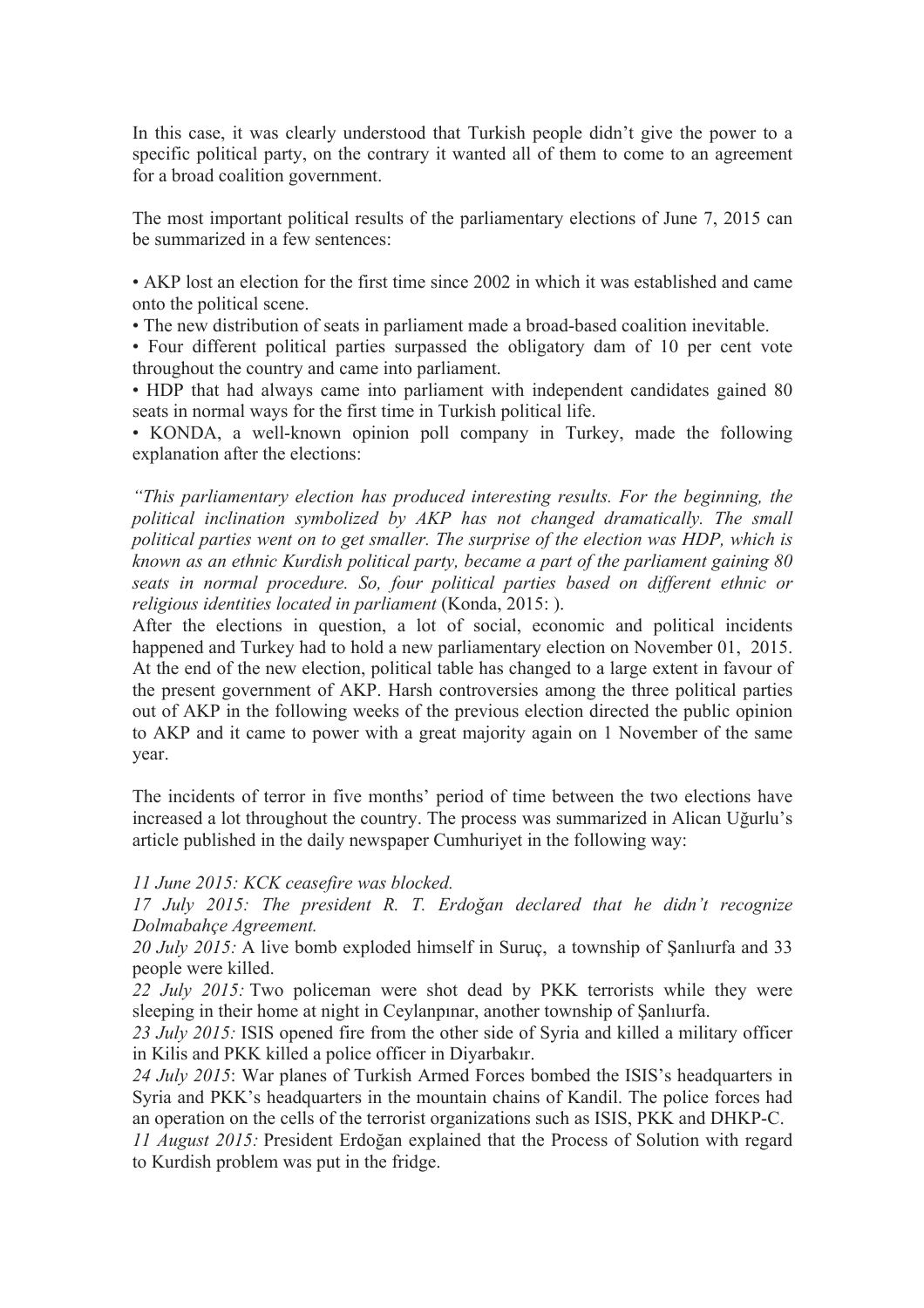*16 August 2015:* Speaking at the funeral of a martyr, President Erdoğan said: "How happy is the one who became a martyr and how happy is his family!"

*17 August 2015*: People attacked the Kurdish citizen's shops and workplaces in Alanya after the news of martyrs spread out in the mass media.

*20 Ağustos 2015*: The explosives which had been replaced under the high way were blasted while a military vehicle was passing nearby in Lice, a township of Diyarbakır. Eight soldiers were killed during the explosion.

*22 August 2015: Lieutenant* Ali Alkan was killed in a terrorist attack in Şırnak and his elder brother *Lieutenant colonel* Mehmet Alkan protested the government's war policies at the funeral.

*5 September 2015:* A curfew was declared in Cizre, a township of another Kurdish populated city named Şırnak in the South-eastern Turkey.

*6 September 2015:* 16 soldiers were killed by an attack by PKK in Dağlıca on the border of Iraq.

*8-9 September 2015*: 13 policemen were killed in another attack by PKK in Iğdır.

*20 September 2015:* The prime minister Davutoğlu said in a meeting in the city centre of Van that terrorist mobs would start walking around in the south-eastern region of Turkey if AKP had to leave the government Office.

*10 October 2015:* Two suicide bomber attacks killed 102 people during a great meeting for peace in Ankara. (Uğurlu, 2015: ).

All of those incidents dragged the whole society to an awful chaos of mind and atmosphere of fright. People who saw the horrible face of terror and political ambiguity because of the fact that the three other opponent political parties couldn't come to an agreement for a broad-based coalition kept silent before the government decision for an early general election and the majority of the voters endorsed the government's position to a great extent in the ballot box on 1 November 2015.

The results of the early general election on 1 November in 2015 are as follows: AKP 49.5 %/317 seats, CHP 25.3 %/134 seats, MHP 11.9 %/40 seats, HDP 10.8 %/59 seats (Seçim.haberler, 2015: ).

According to the table available, AKP increased its rate of vote at the level of 8.6 points. So it gained 59 new seats. CHP increased its rate of vote at the level of 0,4, but it gained only two new seats. MHP lost 4.4 point of its previous vote and its 40 seats at the same time. On the other hand, HDP lost its previous vote of rate at the level of 2.4 and its 14 seats as well (ntv, 2015: ).

This result was considered as a victory of president Erdoğan because he organized lots of meetings before the elections in favour of AKP.

Political polarization for decades rose again between those two elections. The pivot of that polarization has been the well-known segregation and clash between secularists and Islamists from the last decades of Ottoman Empire to the beginning of the Republic. (Findley, 2011:5-8). When the election success of the Kurdish separatists'' is added to those problems, the elections of 1 November gained a greater importance in terms of the recent history of Turkish Republic.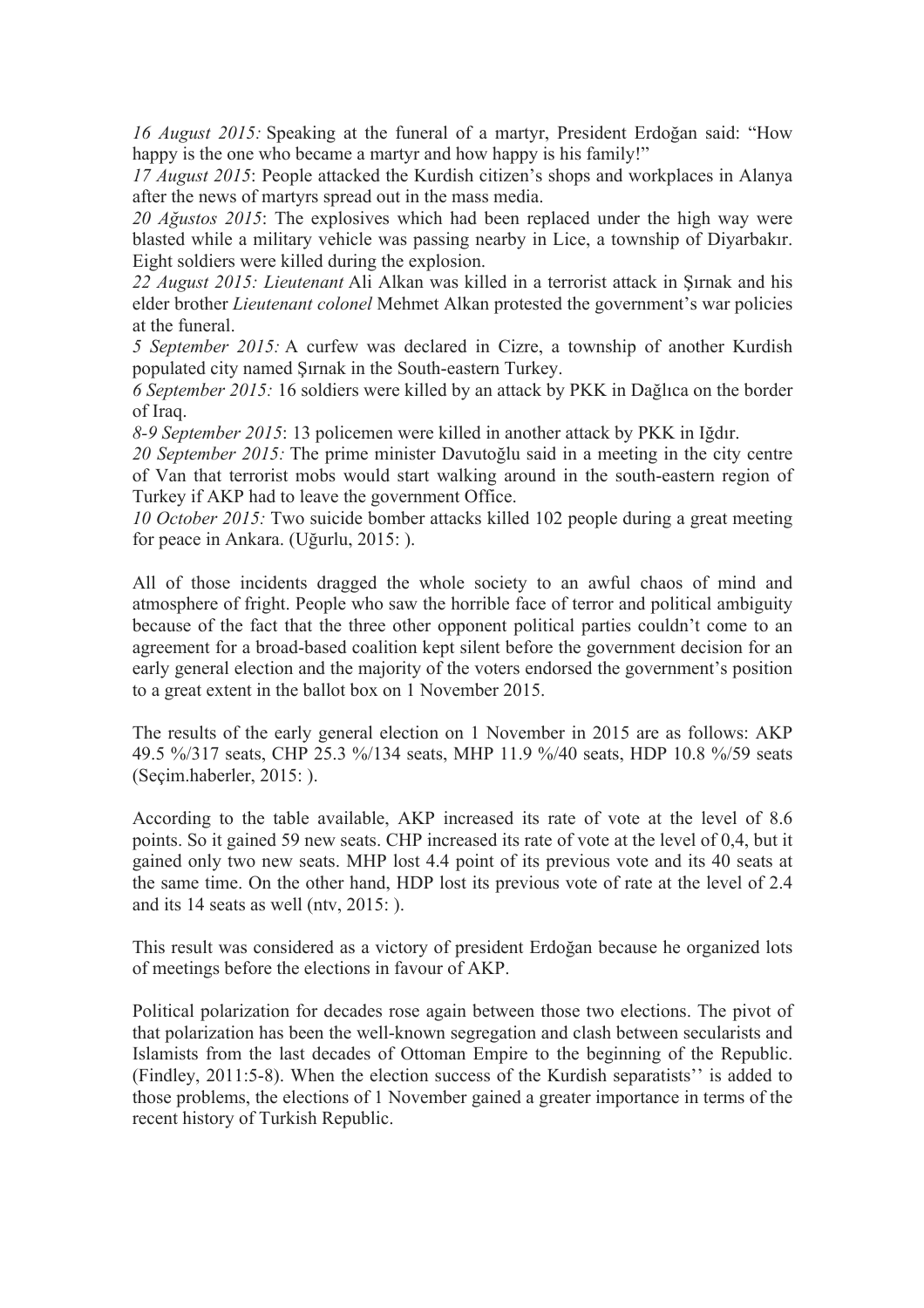The well-known journalist Murat Yetkin's article entitled "Erdoğan-Davutoğlu Stratejisi Kazandı" (Erdoğan and Davutoğlu's strategy has won) published in the daily newspaper called Radikal explained some important facts in this matter:

"Prime minister Davutoğlu had said "We took the message." at the night of 1 June. *In other words, both Erdoğan and Davutoğlu had begun to believe that the voters of AKP wanted the party to return to its roots. Hence Erdoğan decided to push his chance to take the country to an early election so as to reach at his dream of presidential system by getting enough seats in parliament through his former party. Now it is understood that voters of AKP really took the message. They gave the prime minister Davutoğlu not only enough power to establish the government alone but also endorsed his way of working in harmony with president Erdoğan.* (Yetkin, 2015: ).

Another journalist Serpil Çevikcan wrote in her article entitled "AKP's victory" in the newspaper Milliyet that AKP von a brilliant victory in the last elections. It is the only winner of the last election because it gathered nearly half of the voters in Turkey again. On the other hand, it should be confessed that MHP and HDP are the losers of the election. CHP stayed at the place where it was and it can't be considered as a success (Çevikcan, 2015: ).

As Murat Yetkin wrote, the winner was the AKP after the period between June  $7<sup>th</sup>$  and November 1<sup>st</sup>. However, Serpil Cevikcan from the Milliyet newspaper draws attention to this issue in her article entitled "AK Party's victory". The AK Party gained a great victory in the November  $1<sup>st</sup>$ elections. As in the 2011 elections, it put back again what he lost on June  $7<sup>th</sup>$  taking the vote from one of two voters. It would not be wrong to say that the AK Party is the only winning party of November  $1<sup>st</sup>$ . That the losers are MHP and HDP is very clear... Since it is not possible to evaluate CHP's going around in circles as "success", it will not be constraining to write that the main opposition party is making no progress and it is not an alternative of the government.. Alone. The analysis made for the AK Party went between coming to power alone by a narrow margin or forming a coalition by a narrow margin again. The result: it came to power by a wide margin. What has changed compared to June  $7<sup>th</sup>$  and the AK Party got back its 10-point vote it lost? One of the important factors is that a coalition government couldn't be formed after June  $7<sup>th</sup>$ . (Cevikcan, 2015)

The evaluation of election period and political results emerging after November  $1<sup>st</sup>$  by the author, renders us important data from the viewpoint of Turkish media. Hurriyet columnist Ahmet Hakan, one of the widely read and discussed columnist of the Turkish media, writes in his article entitled 'How did the AKP win' he wrote after November 1<sup>st</sup> :

"- *Our community voting for the opposition with 60 percent in June 7th tended towards the AKP by saying " We've voted with 60 percent , you've messed up, you haven't set up a government."–The feeling of "The government cannot be established, everything is getting worse, a chaotic atmosphere has occurred," prevailed among our society. Therefore, they tended towards the AKP. – The MHP voters were affected by nationalist discourse of the AKP and the MHP's not being able to explain itself properly. Votes passed from the MHP to the AKP . -The votes of alliance between the Saadet Party and the Büyük Birlik Party flowed towards the AK Party. AK Party's religious campaign having been committed clandestinely was very effective.* "(Hakan, 2015)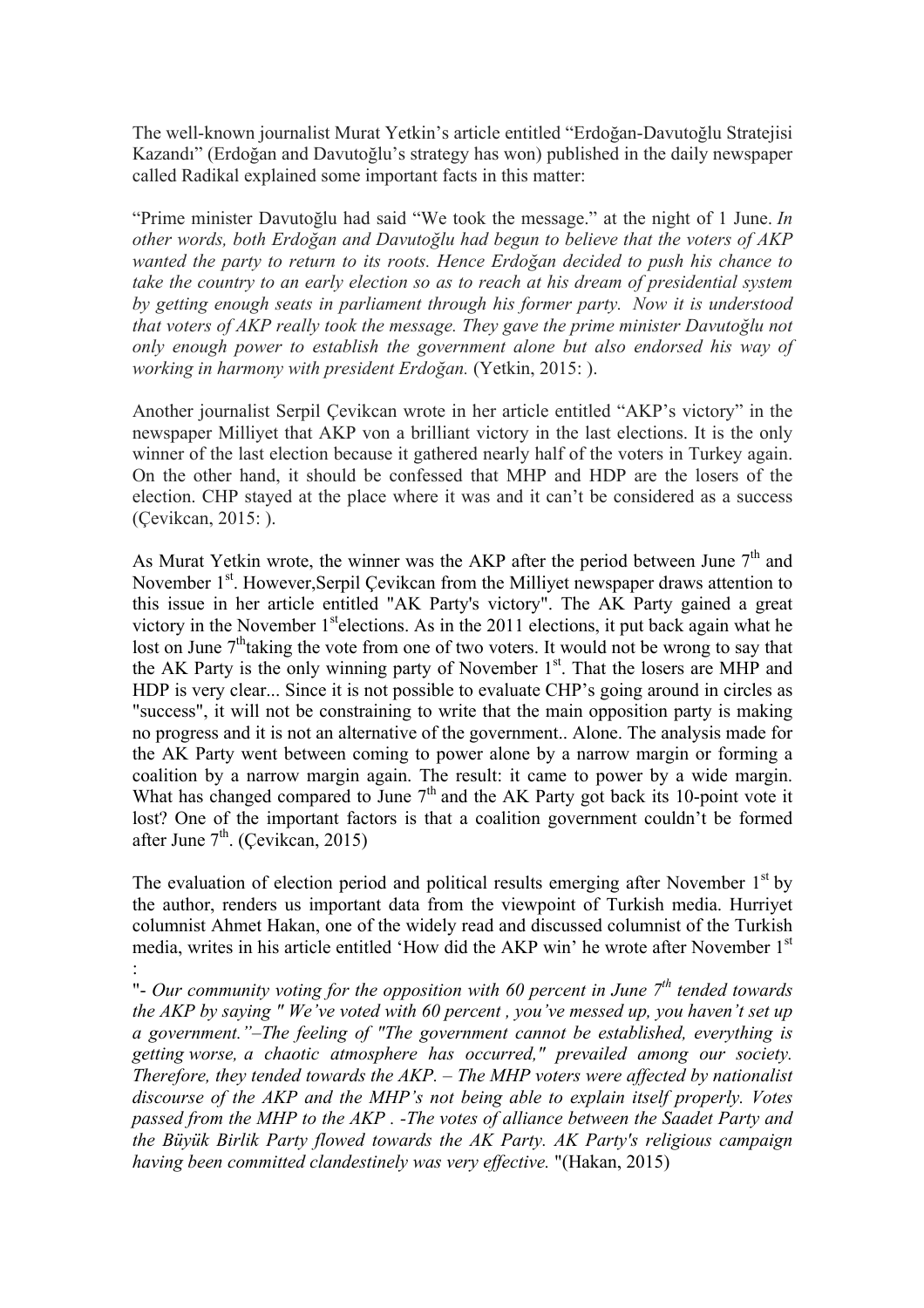While the three authors from whose articles we've cited have been evaluating the election results as a political victory for the AKP, it has been interpreted especially for the opposition parties as a failure occurred after the success of June  $7<sup>th</sup>$ . The main idea of the article entitled 'Keep going whatever the election results are' written by Nuray Mert, columnist of the Cumhuriyet newspaper, who says the political tension and polarisation experience in our country will not end regardless of election results, is briefly as follows: "I had written an article entitled 'Whatever the election results are' before the election results became clear. In summary; I said that we wouldn't get rid of the political crisis whatever the result of the election was. I tried to explain my reasons saying "Because, before anything else, we are talking about a community living on both sides of a large power line. Moreover, there are other power lines behind them. The people meeting within this line almost hate each other. It is a kind of polarization in which they won't be full up even if they eat each other. Moreover, since the conservative-Islamic wing that is holding the power currently is at the point of being "the state party" beyond being an ordinary democratic government, they aren't full up even if they eat the people against themselves. Furthermore, the part holding all state power opportunities in their hands uses all the opportunities unconditionally to offend the other party. Then, they are astonished at the situation saying that everyone was united in 'hostility' in front of President Erdogan who is at the top of this pyramid. Even the AK Party members were probably surprised by the election results. Actually, I thought the AK party would come to power alone but I didn't expect this vote rate. "(Mert, 2015)

What draws attention in the assessments of some columnists writing in Turkish Media after November  $1<sup>st</sup>$  early elections is that especially the result arising from the 5-month period is quite different from the result on June 7th. This result is both surprising and confusing in terms of Turkish political history. This political picture changing in 5 months will lead to important debates in many different areas out of the political arena. In this study, the news concerning the election and its results after November 1st elections in the Hurriyet, the Cumhuriyet and the Yeni Şafak newspapers were examined in a weekly period with the content analysis method. The Cumhuriyet newspaper, among the selected newspapers, is Turkey's oldest daily newspaper which began to be published by Yunus Nadi on May 7, 1924 in accordance with the personal request of Mustafa Kemal (Karaca, 1994: 33). It is an Ataturkist newspaper publishing the most powerful anti-AKP articles. The Hurriyet is known as the 'flagship' of Turkish media. It is the first newspaper which carried out mass journalism in Turkish media. It started its publication life by Sedat Simavi in Cağaloğlu, Istanbul on May 1st, 1946. The newspaper (Hurriyet) taking part in the centre represents a liberal line. The Yeni Safak newspaper has been publishing in an Islamist-liberal line close to the AKP government. It is an Istanbul-based national newspaper published by Albayrak Group in 1995. (Albayrak)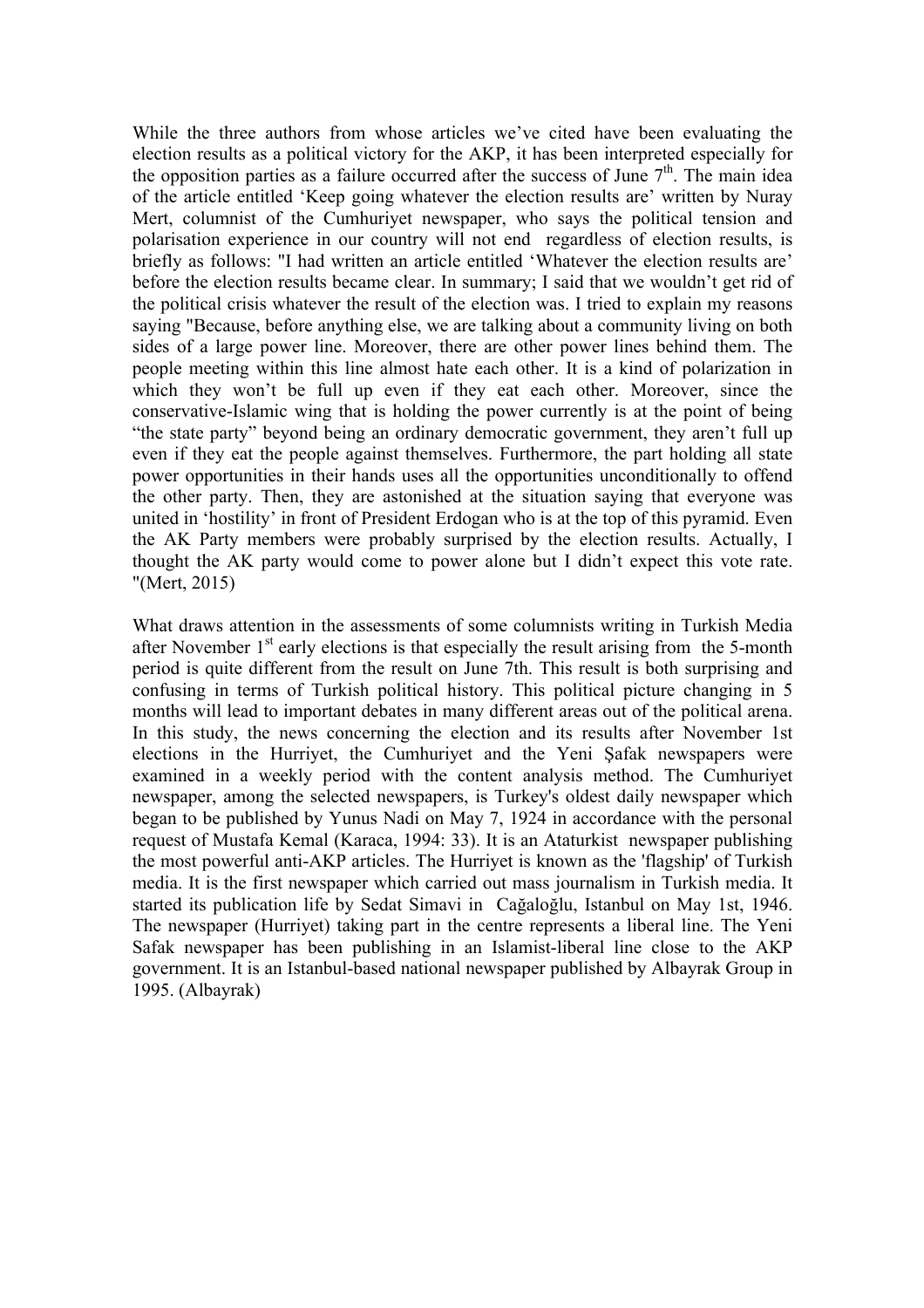## **Examination of the publications the Cumhuriyet, the Hurriyet and the Yeni Safak newspapers made after November 1st Early Elections**

| <b>Total</b><br>number of<br>news in the<br>newspaper<br>and the<br>number of<br>relevant<br>news | Nov.1<br>2015  | Nov.2<br>2015 | Nov.3<br>2015 | Nov.4<br>2015  | Nov.5<br>2015 | Nov.6<br>2015  | Nov.7<br>2015  | <b>TOTAL</b> |
|---------------------------------------------------------------------------------------------------|----------------|---------------|---------------|----------------|---------------|----------------|----------------|--------------|
| Cumhuriyet                                                                                        |                |               |               |                |               |                |                |              |
| <b>Total</b><br>number of<br>news in the<br>newspaper                                             | 15             | 10            | 14            | 13             | 16            | 17             | 13             | 98           |
| <b>Relevant</b><br>number of<br>news                                                              | $\overline{2}$ | 10            | 14            | 8              | 6             | 3              | $\mathbf{1}$   | 44           |
| Hürriyet                                                                                          |                |               |               |                |               |                |                |              |
| <b>Total</b><br>number of<br>news in the<br>newspaper                                             | 14             | 10            | 14            | 17             | 13            | 19             | 15             | 102          |
| <b>Relevant</b><br>number of<br>news                                                              | 1              | 10            | 10            | 6              | 5             | $\overline{4}$ | $\mathbf{1}$   | 36           |
| Yeni Şafak                                                                                        |                |               |               |                |               |                |                |              |
| <b>Total</b><br>number of<br>news in the<br>newspaper                                             | 16             | 10            | 13            | 15             | 16            | 20             | 15             | 105          |
| <b>Relevant</b><br>number of<br>news                                                              | $\overline{4}$ | 10            | 13            | $\overline{4}$ | 6             | 3              | $\overline{2}$ | 42           |
| <b>Total</b><br>number of<br>news in the                                                          |                |               |               |                |               |                |                |              |
| newspapers<br><b>TOTAL</b>                                                                        | 45             | 30            | 41            | 45             | 45            | 56             | 43             | 305          |
| <b>Relevant</b><br>number of<br>news in the<br>newspapers                                         |                |               |               |                |               |                |                |              |
| <b>TOTAL</b>                                                                                      | $\overline{7}$ | 30            | 37            | 18             | 17            | 10             | $\overline{4}$ | 122          |

**Table 1: Showing the Total number of News used on the First Pages of the Cumhuriyet, Hurriyet and Yeni Şafak newspapers and News related to November**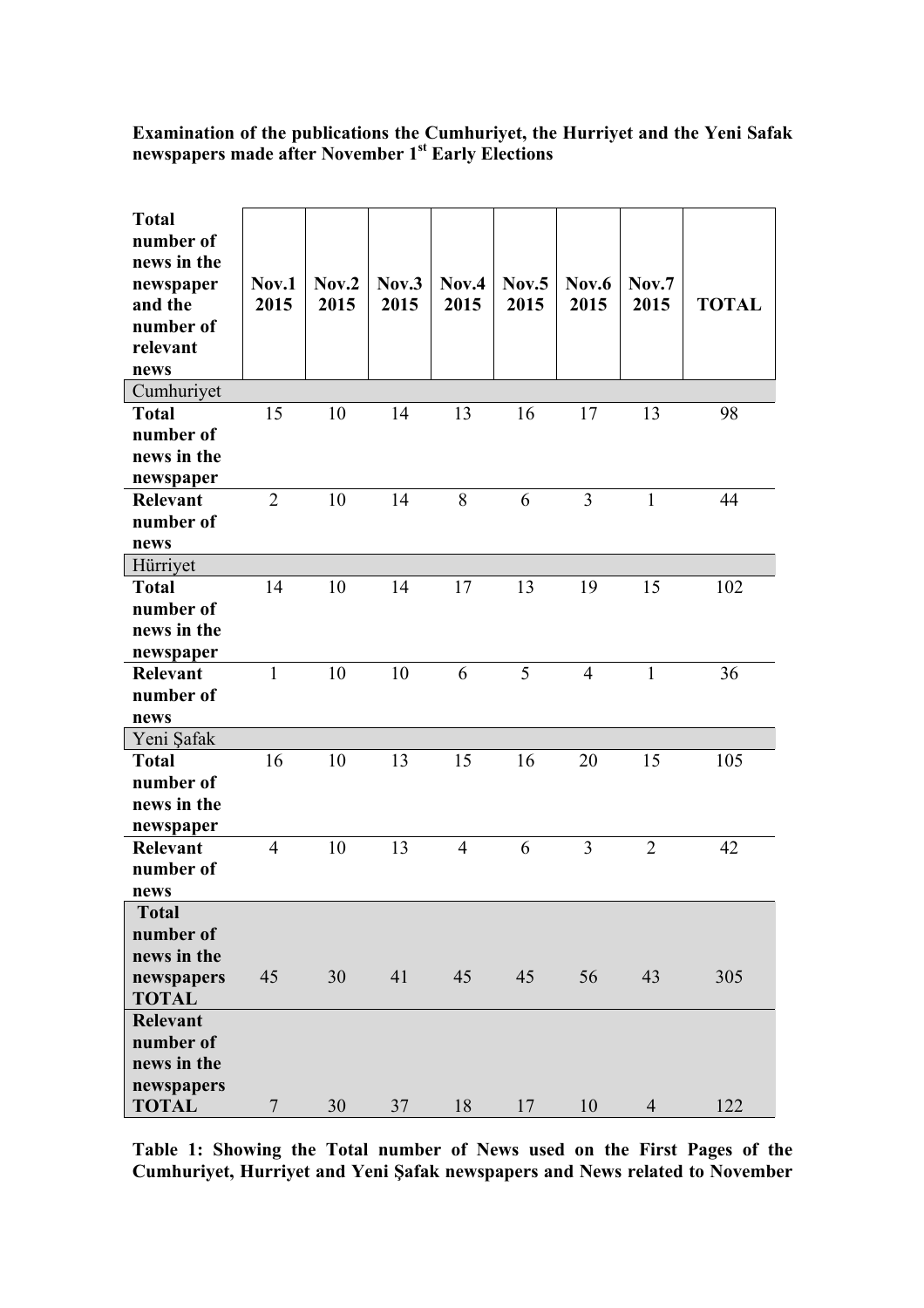# **1st Early General Elections between the dates of November 1st, 2015-November 7th, 2015**

Between the November  $1^{st}$  - November  $7^{th}$ , 2015, the total number of news on the first pages in three newspapers examined is 305. The total number of news related to the subject of the study is 122. Especially November the  $2<sup>nd</sup>$ , the first day after the election, covers all the news of all three newspapers. It appears to be a decrease of the news related to the subject in numerical terms in the process that took place from November  $1<sup>st</sup>$  towards November  $7<sup>th</sup>$ . For example, on November  $7<sup>th</sup>$ , the number of news about the subject in all three newspapers is only 4. This number points to the lowest figure of the week.

| The<br>positions of<br>the relevant<br>news in the<br>pages | Cumhuri<br>yet | <b>Hürriy</b><br>et | Yeni Şafak     | <b>TOTAL</b>   |
|-------------------------------------------------------------|----------------|---------------------|----------------|----------------|
| Subheading                                                  | 10             | 5                   | 5              | 20             |
| Headline                                                    | 5              | 5                   |                | 14             |
| Top left                                                    | 2              |                     |                | 3              |
| Bottom left                                                 | 8              | 6                   | 8              | 22             |
| Top right                                                   | 3              | $\overline{2}$      | 3              | 8              |
| Bottom right                                                | 6              | 8                   | 8              | 22             |
| Left center                                                 |                |                     | $\overline{2}$ | $\overline{2}$ |
| <b>Right center</b>                                         | 3              | 3                   |                |                |
| Center                                                      |                | 4                   | 0              | 8              |
| <b>Bottom</b>                                               |                | 3                   | 9              | 16             |
| center                                                      |                |                     |                |                |

**Table 2: Showing the page positions of the News related to November 1st Early General Elections on the First Pages of the Cumhuriyet, the Hurriyet and the Yeni Şafak newspapers between the dates of November 1st , 2015 - November 7th , 2015**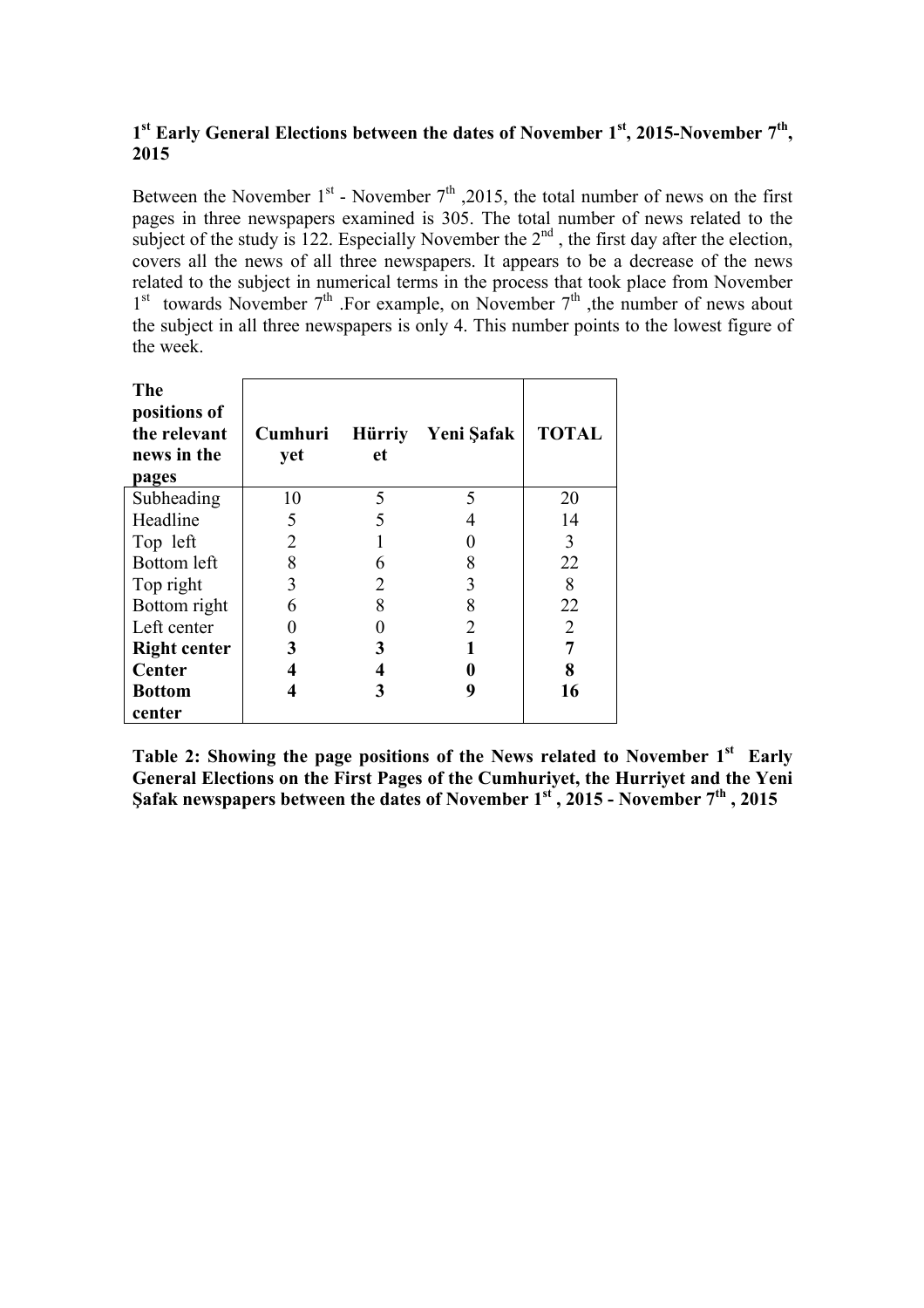After November  $1<sup>st</sup>$ , the newspaper using the most subheadings in one week is the Cumhuriyet newspaper. The newspaper has used 10 subheadings. The total number of subheadings in three newspapers is 20. News about the subject in all three newspapers are located at the bottom left and bottom right of the page mostly with the number 22.

| Continue     | Cumhuriyet   | Continue     | Hürriyet       | Continue     | Yeni           |
|--------------|--------------|--------------|----------------|--------------|----------------|
| pages        |              | pages        |                | pages        | <b>Safak</b>   |
| Page 2       |              | Page 8       | $\overline{2}$ | Page 2       |                |
| Page 4       | 11           | Page 9       | $\overline{3}$ | Page 3       | 1              |
| Page 5       | 9            | Page 10      | $\mathbf{1}$   | Page 4       | $\overline{2}$ |
| Page 6       | 6            | Page 15      | $\overline{2}$ | Page 5       | $\mathbf{1}$   |
| Page 7       | 4            | Page 16      | 3              | Page 6       | $\overline{2}$ |
| Page 9       | 3            | Page 17      | $\mathbf{1}$   | Page 10      | $\overline{2}$ |
| Page 10      | $\mathbf{1}$ | Page 18      | 3              | Page         | $\overline{2}$ |
|              |              |              |                | 11           |                |
| Page 12      | 3            | Page 19      | $\overline{2}$ | Page         | $\overline{2}$ |
|              |              |              |                | 12           |                |
| Page 13      | 10           | Page 20      | 9              | Page 13      | $\mathbf{1}$   |
| Page 14      | 1            | Page 21      | 3              | Page 14      | 6              |
| <b>TOTAL</b> | 49           | Page 22      | 4              | Page 15      | 11             |
|              |              | Page 23      | $\mathbf{1}$   | Page 16      | 5              |
|              |              | Page 26      | $\mathbf{1}$   | Page 17      | $\overline{4}$ |
|              |              | <b>TOTAL</b> | 35             | Page 18      | $\overline{2}$ |
|              |              |              |                | Page 19      | $\overline{2}$ |
|              |              |              |                | Page 20      | $\mathbf{1}$   |
|              |              |              |                | <b>TOTAL</b> | 45             |

**Table 3: Showing the continuation pages of the News related to November 1st Early General Elections on the First Pages of the Cumhuriyet, the Hurriyet and the Yeni Şafak newspapers between the dates of November 1st, 2015-November 7th , 2015** 

The Cumhuriyet newspaper has given the most continuation pages with 11 news on the 4th page. The Hurriyet newspaper has given the continuation of 22 news on the  $20<sup>th</sup>$ page, the Yeni Safak newspaper has given the continuation of 11 news on the 15<sup>th</sup> page.

|              | The number of<br>relevant photos used in<br><b>Newspapers</b> |  |  |  |
|--------------|---------------------------------------------------------------|--|--|--|
| Cumhuriyet   | 41                                                            |  |  |  |
| Hürriyet     | 33                                                            |  |  |  |
| Yeni Şafak   | 35                                                            |  |  |  |
| <b>TOTAL</b> | 109                                                           |  |  |  |

**Table 4: Showing the News Photographs related to November 1st Early General Elections used on the First Pages of the Cumhuriyet, Hürriyet and Yeni Şafak newspapers between the dates of November 1st , 2015-November 7th , 2015** 

The number of photographs used in the relevant pages of the newspapers is 109. While 41 of those have been used by the Cumhuriyet newspaper, 33 of those have been used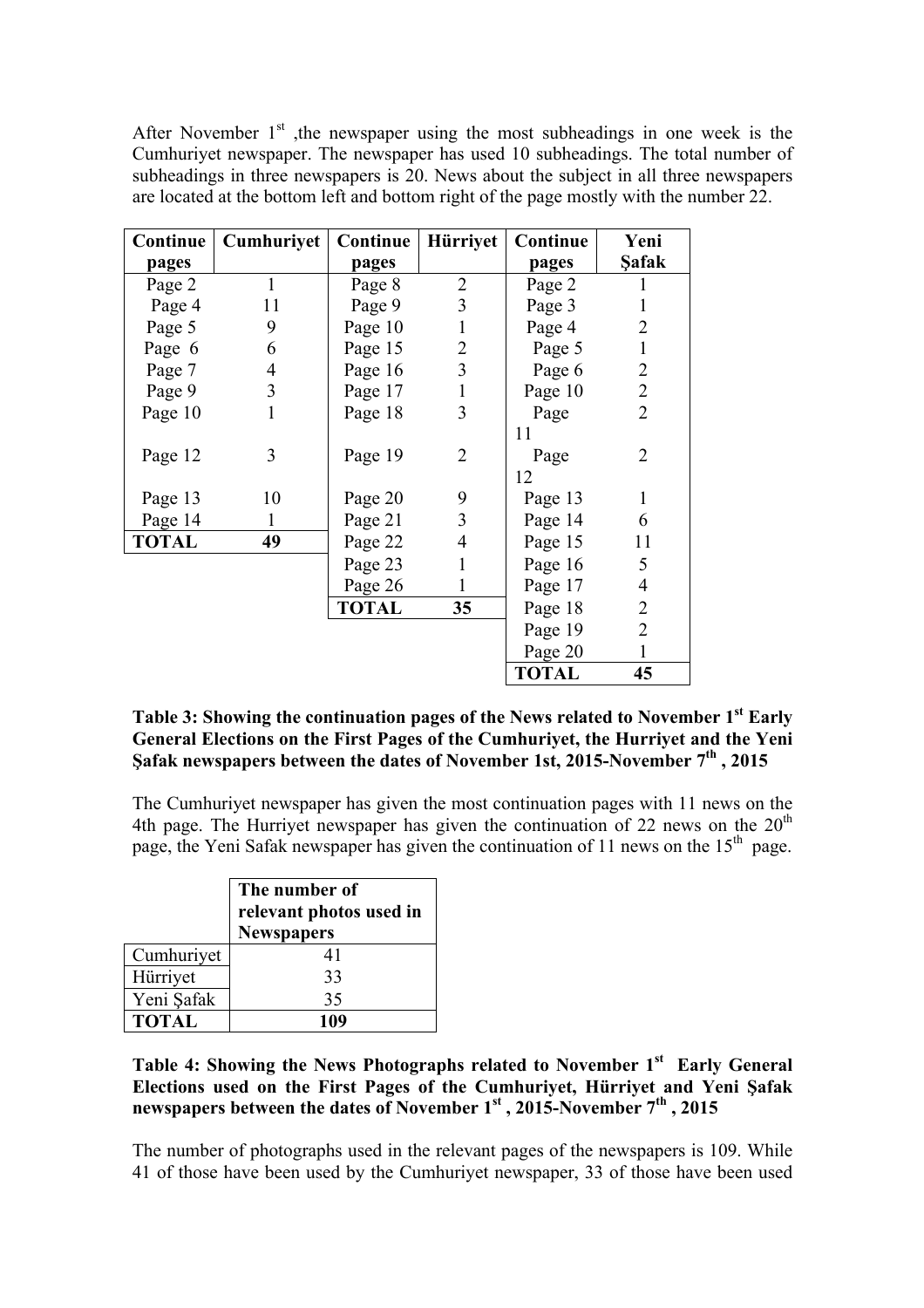|                 | Cumhuriyet       | Hürriyet                | Yeni             |
|-----------------|------------------|-------------------------|------------------|
|                 |                  |                         | <b>Safak</b>     |
| <b>AKP</b>      | 22               | $\overline{2}$          | 1                |
| <b>CHP</b>      | 16               | 17                      | 15               |
| <b>MHP</b>      | 13               | 21                      | 11               |
| <b>HDP</b>      | 20               | 15                      | 14               |
| <b>AKP</b>      | $\boldsymbol{0}$ | 30                      | 30               |
| President       | $\overline{2}$   | 6                       | 10               |
| Primeminister   | 5                | 4                       | 12               |
| Recep Tayyip    | $\overline{0}$   | $\overline{0}$          | $\boldsymbol{0}$ |
| Erdoğan         |                  |                         |                  |
| Erdoğan         | 23               | 9                       | 22               |
| Ahmet Davutoğlu | $\mathbf{1}$     | $\overline{\mathbf{3}}$ | $\boldsymbol{0}$ |
| Davutoğlu       | 14               | 8                       | 22               |
| Kemal           | 3                | $\mathbf{1}$            | $\mathbf{1}$     |
| Kılıçdaroğlu    |                  |                         |                  |
| Kılıçdaroğlu    | 7                | 6                       | 5                |
| Devlet Bahçeli  | $\mathbf{1}$     | 1                       | $\mathbf{1}$     |
| Bahçeli         | $\mathbf{1}$     | 4                       | 5                |
| Selahattin      | 1                | 0                       | $\overline{0}$   |
| Demirtaş        |                  |                         |                  |
| Demirtaş        | 1                | 1                       | 0                |
| Government      | 5                | 4                       | 7                |
| June 7          | 12               | 21                      |                  |

by the Hurriyet newspaper and 35 of those have been used by the Yeni Safak newspaper.

## **Table 5: Showing the digital data of the featured words in the News related to November 1st Early General Elections used on the First Pages of the Cumhuriyet, Hürriyet and Yeni Şafak newspapers between the dates of November 1st, 2015- November 7th, 2015**

The Cumhuriyet newspaper has used the word 'Erdogan' most. The Newspaper has used the word 'Erdogan' 23 times. We see the word 'AKP' 30 times in the Hurriyet newspaper. 'AKP' is the word the Hurriyet newspaper used most. Like the Hurriyet, the Yeni Safak newspaper has also used the word 'AKP' 30 times in its news.

# **Conclusion**

• November  $1<sup>st</sup>$  Early General Elections held after June  $7<sup>th</sup>$  General Election led Turkey to meet a different political picture compared to five months before. The most important result of this different picture is that the AKP who lost the ruling majority on June  $7<sup>th</sup>$ elections emerged as a power again. News and comments in Turkish media are primarily related to this changing picture.

• The words 'Erdogan' and the 'AKP' have been involved most in news contents of the weekly publication of the Cumhuriyet, the Hurriyet and the Yeni Şafak newspapers after November  $1<sup>st</sup>$ . While the Cumhuriyet has used the word 'Erdogan' 23 times, the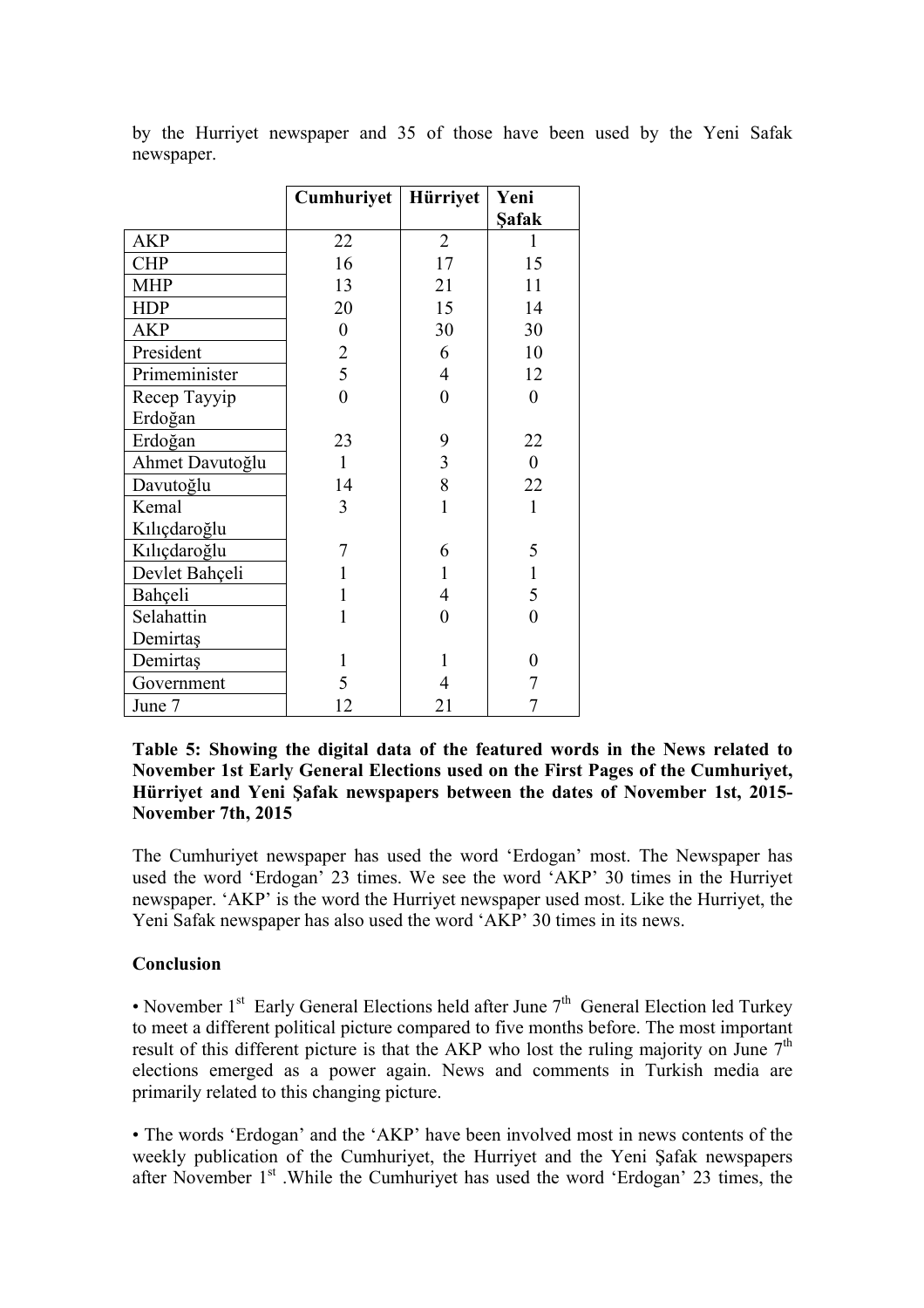Hurriyet and the Yeni Şafak have used the word 'Erdogan'30 times. If the election results are considered, Tayyip Erdogan and the AKP are seen to have set the agenda after November 1<sup>st</sup>

• While all the news in each of the three newspapers was related to the election results on the first day after November  $1<sup>st</sup>$ ; as the time went by, election news in all three newspapers was seen to decrease. The change of the agenda along with the election results over time has also designated the news contents of the newspapers.

• All three newspapers have formed and published the news about elections in accordance with the newspaper ideologies. Their ideological attitudes towards elections have been decisive in the news presentation.